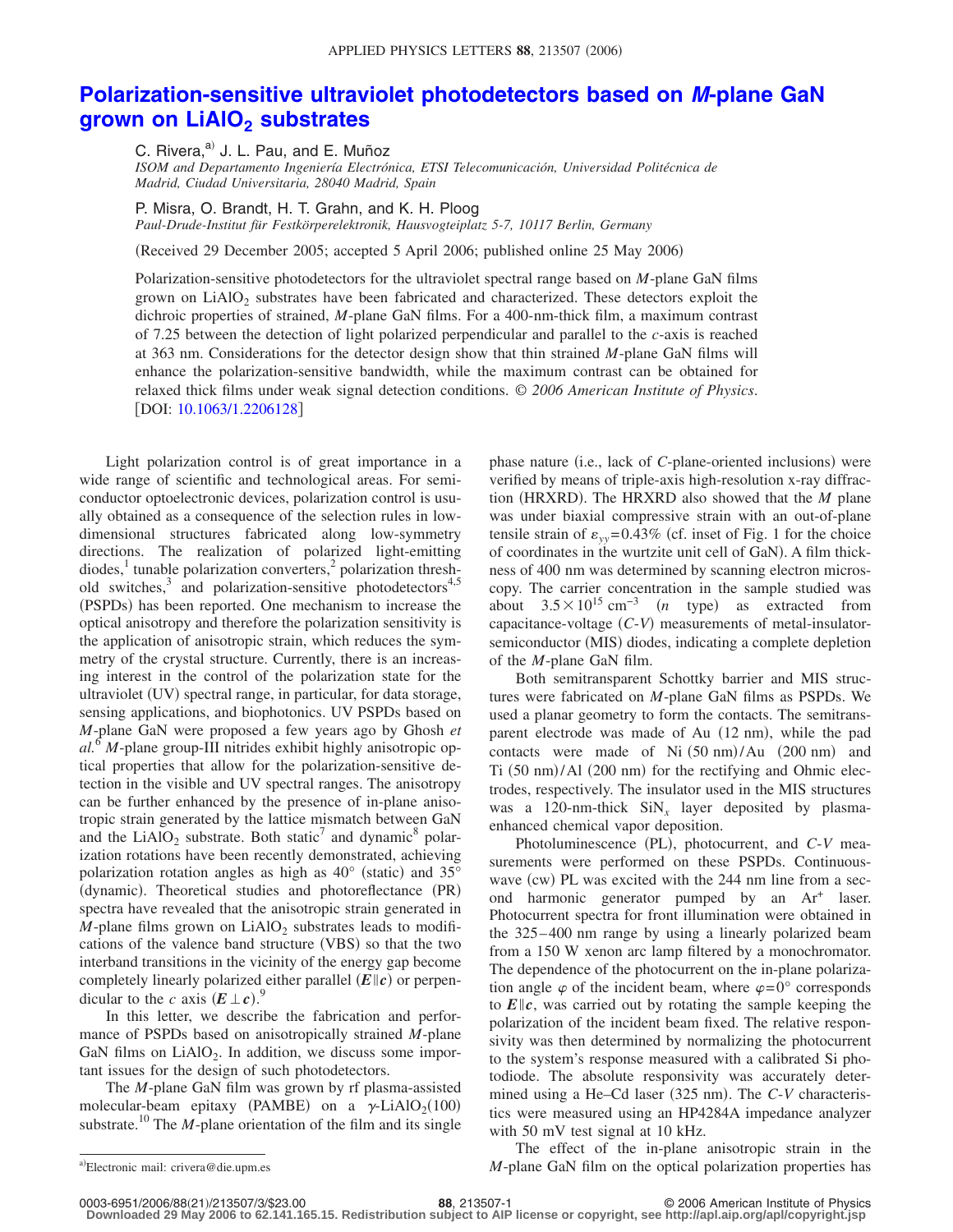

FIG. 1. Photocurrent spectra for different in-plane polarization angles  $\varphi$ under normal incidence at room temperature. Inset: The unit cell of the wurtzite crystal structure of GaN and the choice of coordinates.

been mainly studied by polarized PR spectroscopy.<sup>9</sup> As mentioned above, the strain dependence of the calculated oscillator strengths shows that the transitions  $E_1$ ,  $E_2$ , and  $E_3$  between the three uppermost valence bands and the conduction band are predominantly  $x$ ,  $z$ , and  $y$  polarized, respectively.<sup>5</sup> In this work, given the out-of-plane strain  $(\varepsilon_{yy})$  obtained by HRXRD, we extracted the in-plane components for the perpendicular  $(\varepsilon_{xx})$  and parallel  $(\varepsilon_{zz})$  strain components with respect to the *c* axis from cw PL at 10 K using the VBS parameters of Ref. 11, resulting in  $\varepsilon_{xx}$ =-0.93% and -*zz*=−0.30% the negative values indicate compressive strain). For this determination, PL transitions at 3.505 and 3.561 eV corresponding to the  $E_1$  and  $E_2$  transitions were studied as a function of the polarization state of the incident beam. Details about this study will be published elsewhere.

The measured photoresponse changes linearly as a function of excitation power in the measured range from  $2 \times 10^{-5}$  to 1 W/cm<sup>2</sup>. Its dependence on the in-plane polarization angles  $\varphi$  is shown in Fig. 1 for the Schottky barrier photodiodes in the photovoltaic mode. Figure 1 clearly shows that the photodetection edge is blueshifted as the polarization of the incoming light changes from  $E \perp c$  to  $E \parallel c$ . The peak value of the responsivity *R* for  $E \perp c$  is as high as 60 mA/W, being slightly higher for  $E||c$ . Calculations using the VBS parameters of Ref. 11 support this result, since the joint density of states is also slightly higher (about 5%) for the  $E_1$  state than for the  $E_2$  state. We found modulation features in the photocurrent spectra, which can be associated with band mixing effects at higher energies (e.g., between the  $E_1$  and  $E_2$  states). In the case of  $E \perp c$ , the photocurrent has a relative minimum at 353 nm, whereas for  $E||c$  a similar modulation is observed at 347 nm.

In order to determine the polarization sensitivity near the band gap, we measured the spectral dependence of the contrast for  $E \perp c$  and  $E \| c$  as shown in Fig. 2. A maximum contrast  $R_{\perp}/R_{\parallel}$ =7.25 is reached at 363 nm, where  $R_{\perp}$  and  $R_{\parallel}$ are the components of the responsivity for  $E \perp c$  and  $E \| c$ , respectively. Note that the maximum contrast occurs below the maximum of  $R_{\perp}$ , but in a wavelength range where  $R_{\parallel}$  is already rather small. This maximum value of the contrast is limited by the absorption below the GaN band gap (the theoretical oscillator strength ratio for  $E \perp c$  and  $E || c$  is larger in this region). The origin of the absorption below the energy gap can be extrinsic or defect related as frequently observed



FIG. 2. Contrast of the responsivities for polarization perpendicular  $(R_{\perp})$ and parallel  $(R_{\parallel})$  to the *c* axis at room temperature. Inset: Responsivity *R* as a function of the in-plane polarization angle  $\varphi$  (squares) and fit (lines) using Eq.  $(1)$ .

in GaN.<sup>12</sup> Note that, while the dislocation density in *M*-plane GaN grown on  $LiAlO<sub>2</sub>$  is much lower than in conventional C-plane GaN films, the density of stacking faults (SFs) is much higher for *M*-plane GaN.<sup>13,14</sup> However, SFs will mainly affect the electrical properties. The polarizationsensitive bandwidth is defined at the half-maximum responsivity, resulting for Schottky photodetectors in a roomtemperature value of  $7.7 \pm 0.4$  nm (72.6 meV) at 363 nm. This bandwidth cannot be directly compared with the energy splitting between the  $E_1$  and  $E_2$  states, since other extrinsic factors such as the absorption below the band gap and the layer thickness must be taken into account for the PSPD photoresponse. However, since the photoresponse is proportional to the incident power, we can express the angular dependence of the in-plane polarization of the responsivity as follows:

$$
R = R_{\perp} \sin^2(\varphi) + R_{\parallel} \cos^2(\varphi). \tag{1}
$$

The inset in Fig. 2 shows that the experimental result can be well described by Eq. (1) at the peak wavelength of the contrast. Consequently, we can characterize the full photoresponse for an arbitrary polarization angle  $\varphi$  by its  $R_{\perp}$  and  $R_{\parallel}$ components.

The thickness of the *M*-plane GaN film plays an important role in the design of PSPDs. Both the actual in-plane strain values and the total absorption of the film depend on its thickness. On one hand, the in-plane strain values determine the valence band splitting and, therefore, are related to the polarization-sensitive bandwidth. As thicker films gradually relax, their valence band splitting becomes more and more comparable to the value of a typical unstrained GaN film. On the other hand, the optimum film thickness  $t^*$  for a photodetector to obtain the maximum  $R_1/R$  contrast also takes into account other device parameters according to

$$
t^* \approx \frac{1}{\alpha_\perp - \alpha_\parallel} \ln \left\{ \frac{i_0}{\left[K(1 - r_\perp) + i_0\right]} \frac{(1 - r_\perp)\alpha_\perp}{(1 - r_\parallel)\alpha_\parallel} \right\},\tag{2}
$$

where  $t^*$  is calculated by maximizing the ratio between the photocurrents  $I_{ph,j} = K(1 - r_j)[1 - \exp(-\alpha_j t^*)] + i_0$  detected for perpendicular  $(j = \bot)$  and parallel  $(j = \parallel)$  polarizations. In Eq. **Downloaded 29 May 2006 to 62.141.165.15. Redistribution subject to AIP license or copyright, see http://apl.aip.org/apl/copyright.jsp**